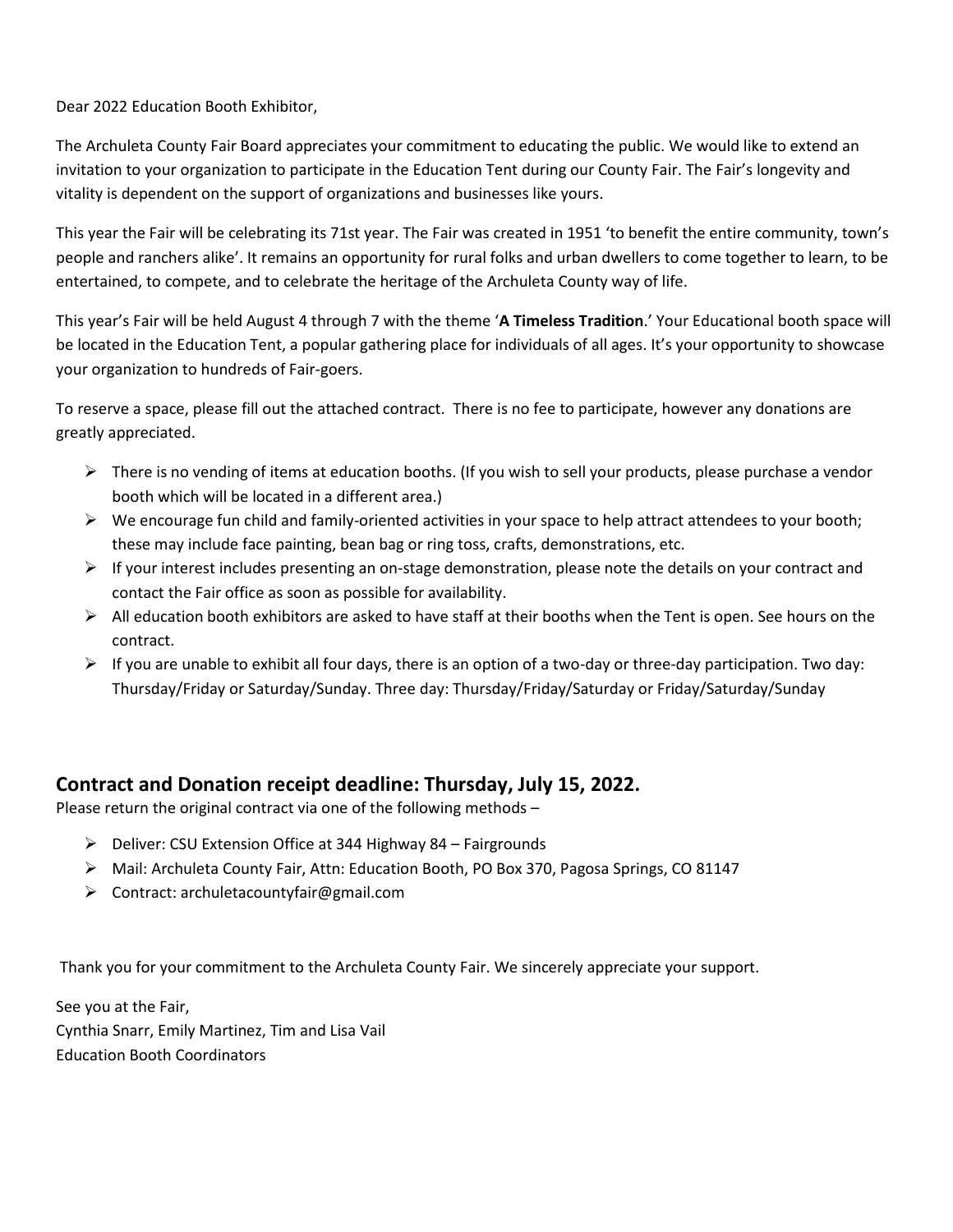The mission of the Archuleta County Fair is to unite our community by preserving our history through building memories, encouraging cooperation, creating learning opportunities, providing entertainment, as well as developing healthy competition for exhibitors of Archuleta County enrolled in 4-H and open class competitors from any geographical area of the world.

| Wednesday      | Thursday August 4        | Friday August 5          | Saturday August 6        | Sunday August 7          |
|----------------|--------------------------|--------------------------|--------------------------|--------------------------|
| You may set    | $8:00$ am                | $8:00 \text{ am}$        | 8:00 am                  | $8:00$ am                |
| up             | <b>Education Tent is</b> | <b>Education Tent is</b> | <b>Education Tent is</b> | <b>Education Tent is</b> |
| Wednesday      | open to the public       | open to the public       | open to the public       | open to the public       |
| afternoon.     | 10:00 am -5:00 pm        | 10:00 am-5:00 pm         | 10:00 am-4:00 pm         | 10:00 am-4:00 pm         |
| This is also a | Organizations            | Organizations            | Organizations            | Organizations            |
| great time to  | required to attend       | required to attend       | required to attend       | required to attend       |
| pick up your   | booths during this       | booths during this       | booths during this       | booths during this       |
| packet from    | time.                    | time.                    | time.                    | time.                    |
| Cynthia        | 5:00-8:00 pm             | 5:00-8:00 pm             | 4:00-8:00 pm             | $4:00$ pm                |
|                | You are welcome to       | You are welcome          | You are welcome to       | Fair closes for the      |
|                | stay as long as you      | to stay as long as       | stay as long as you      | year! See you next       |
|                | would like. Please       | you would like.          | would like. Please       | year!                    |
|                | secure your items        | Please secure your       | secure your items        |                          |
|                | when you leave.          | items when you           | when you leave.          |                          |
|                |                          | leave.                   |                          |                          |
|                | 8:00 pm                  | 8:00 pm                  | 8:00 pm                  |                          |
|                | Tent closes for the      | Tent closes for the      | Tent closes for the      |                          |
|                | night                    | night                    | night                    |                          |

## **Archuleta County Fair Activity Tent Schedule 2022**

## IMPORTANT:

1. If you leave your booth unattended for a short period of time, please ask a neighboring booth to watch your space.

2. Leave a sign on your booth to let visitors know when you'll return.

3. The Fair is not responsible for items left unattended.